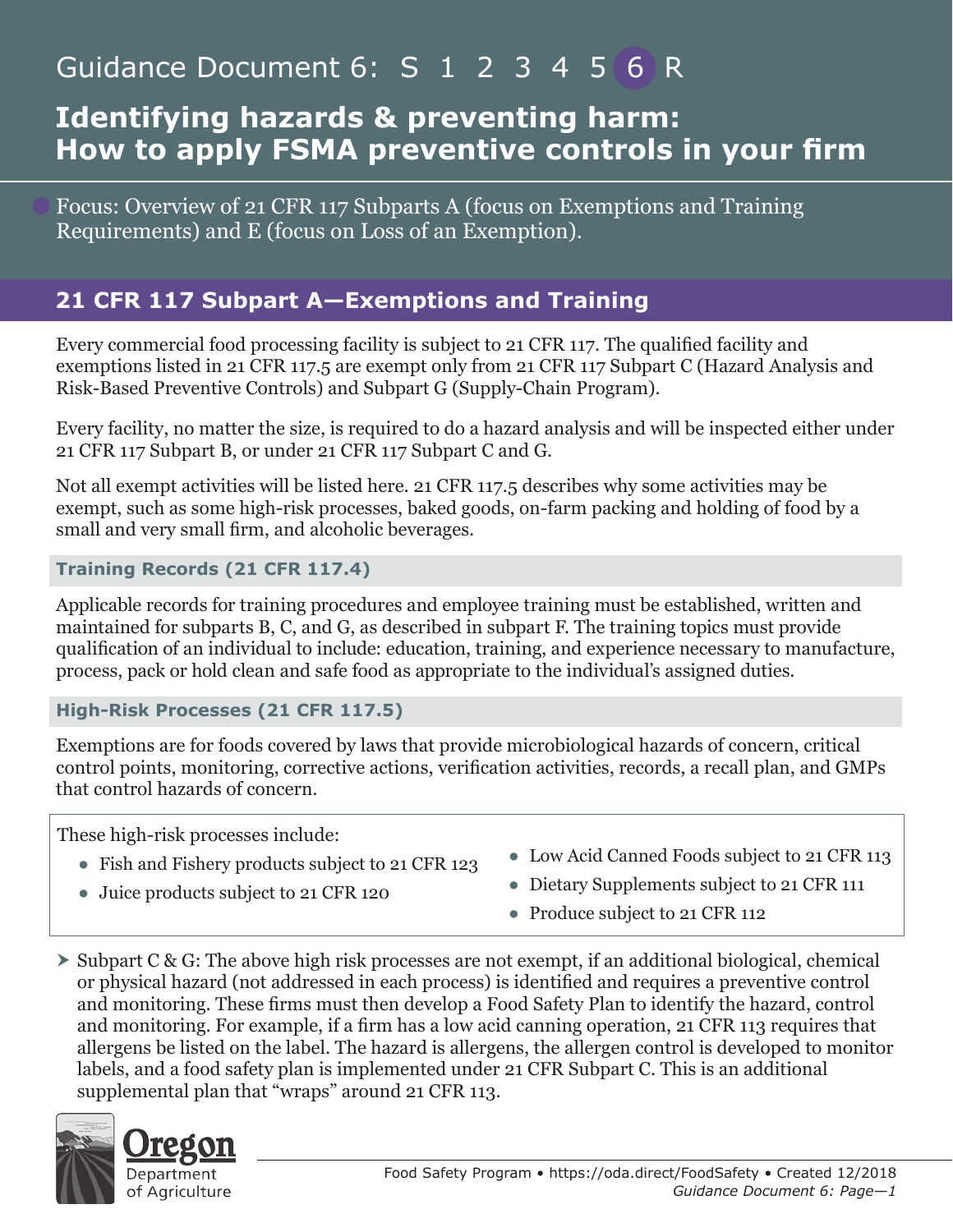#### **Farm Mixed-Type Facility (21 CFR 117.5)**

This type of exemption applies to the packing or holding of certain processed foods, packaging, and labeling of commodities without additional manufacturing and processing. Activities must be conducted on a farm mixed-type facility that are not subject to Subparts C and G.

- Farm mixed-type facility: A facility that conducts activities outside the definition of a farm as written in 21 CFR 1.227.
- The Farm Mixed-Type Facility exemption **does apply** to the following examples\*:
	- Dried/dehydrated fruit and vegetable products
	- Peanut and tree nuts
	- Processed seeds
	- Herbs and spices
	- Grains and milled grain
	- Baked goods, that are made on the farm and do not provide any additional manufacturing, drying/dehydrating, packaging or labeling
	- Alcoholic beverages
	- Raw produce
	- Fishing vessels
	- Small or very small firms that process, store, or distribute their products.
- \* Please read 21 CFR 117.5(g) for a description of all exempted products.
- The Farm Mixed-Type Facility exemption **does not apply** to commodities to create a distinct product, such as:
	- Raisins
	- Products that are chopped or sliced
	- Products that require time/temperature control for safety such as fresh herbs in oil and cream filled pastries
	- Roasted nuts, seasoned nuts, or nut flours

These firms may still be inspected under Subparts A, B, and F. This includes an off-farm firm that is packing and holding raw agricultural commodities (except as provided in 117.5(k)(1)) and is in compliance for packing and holding of raw produce as defined in the Produce Rule of 21 CFR 112.